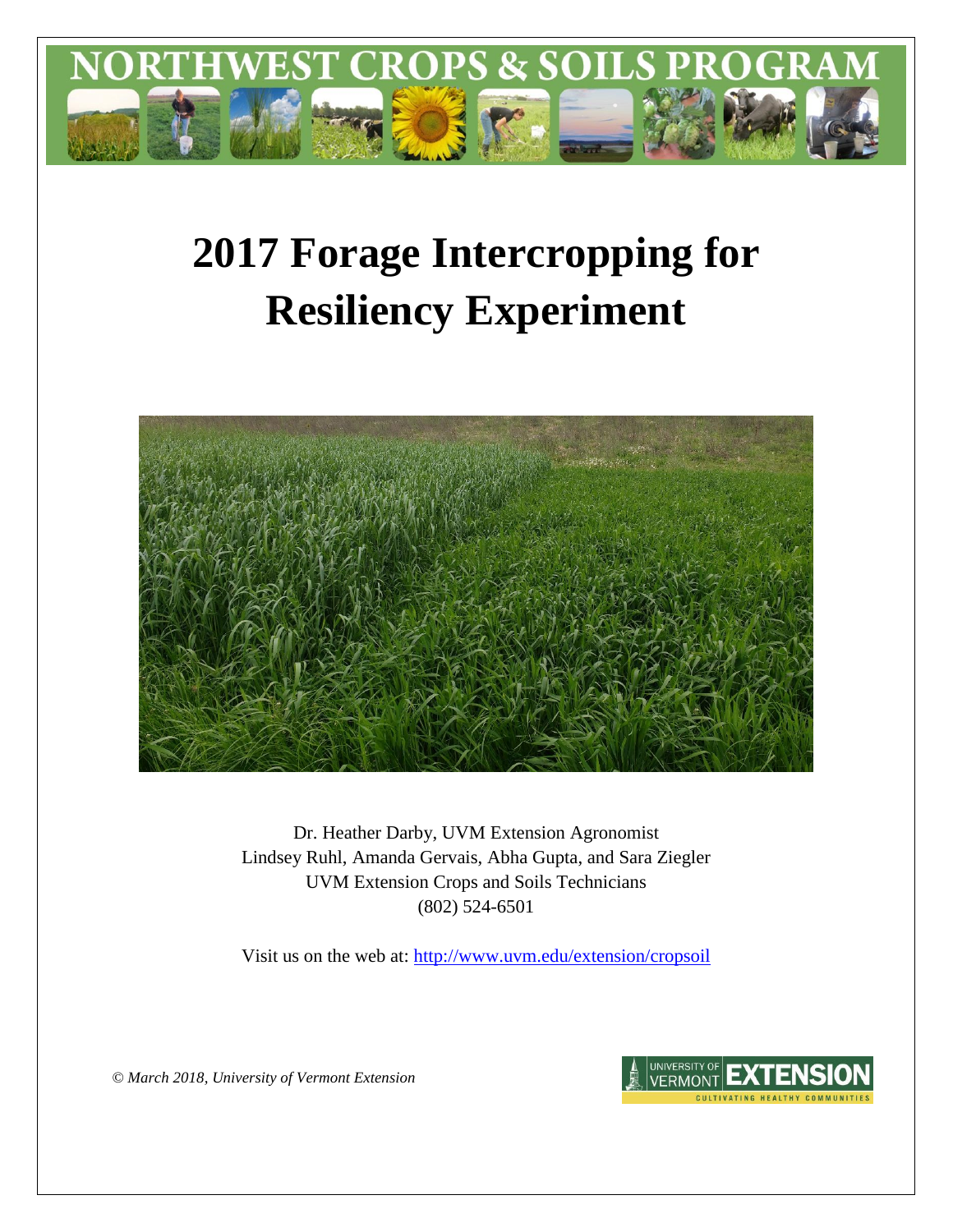## **2017 FORAGE INTERCROPPING FOR RESILIENCY EXPERIMENT Dr. Heather Darby, University of Vermont Extension [Heather.Darby\[at\]uvm.edu](mailto:heather.darby@uvm.edu?subject=2012%20Forage%20Brassica%20Report)**

Producing high quality forage crops is exceedingly challenging in Vermont as climate change progresses with more precipitation, faster rates of precipitation, and higher annual temperatures (Faulkner, 2014). Knowing which cropping systems, annual or perennial, and which forage species will grow best in this challenging environment is crucial to the success of our forage-based farm operations. Increased species and variety diversity has been shown to increase resiliency or tolerance to pests and environmental stress, however it can also make it more difficult to harvest at peak quality and yield. This project evaluates the productivity of both perennial and annual forage systems with varying levels of species complexity. The 2017 data presented in this report is from the first year of four.

# **MATERIALS AND METHODS**

In 2016, a forage systems trial was initiated at Borderview Research Farm in Alburgh, VT on a Benson (loamy-skeletal, mixed, active, mesic Lithic Eutrudept) rocky silt loam, over shaly limestone, 0 to 3 percent slopes, USDA plant hardiness zone 4b (Table 1). The experimental design was a spatially balanced, randomized complete block split-plot design where cropping systems were blocked and the diversity level of the cropping system was randomized. Plots were 20 x 35 ft and each had four replicates. Between blocks there was 10 ft buffer around each side planted with meadow fescue. See Table 1 for a summary of agronomic and trial information.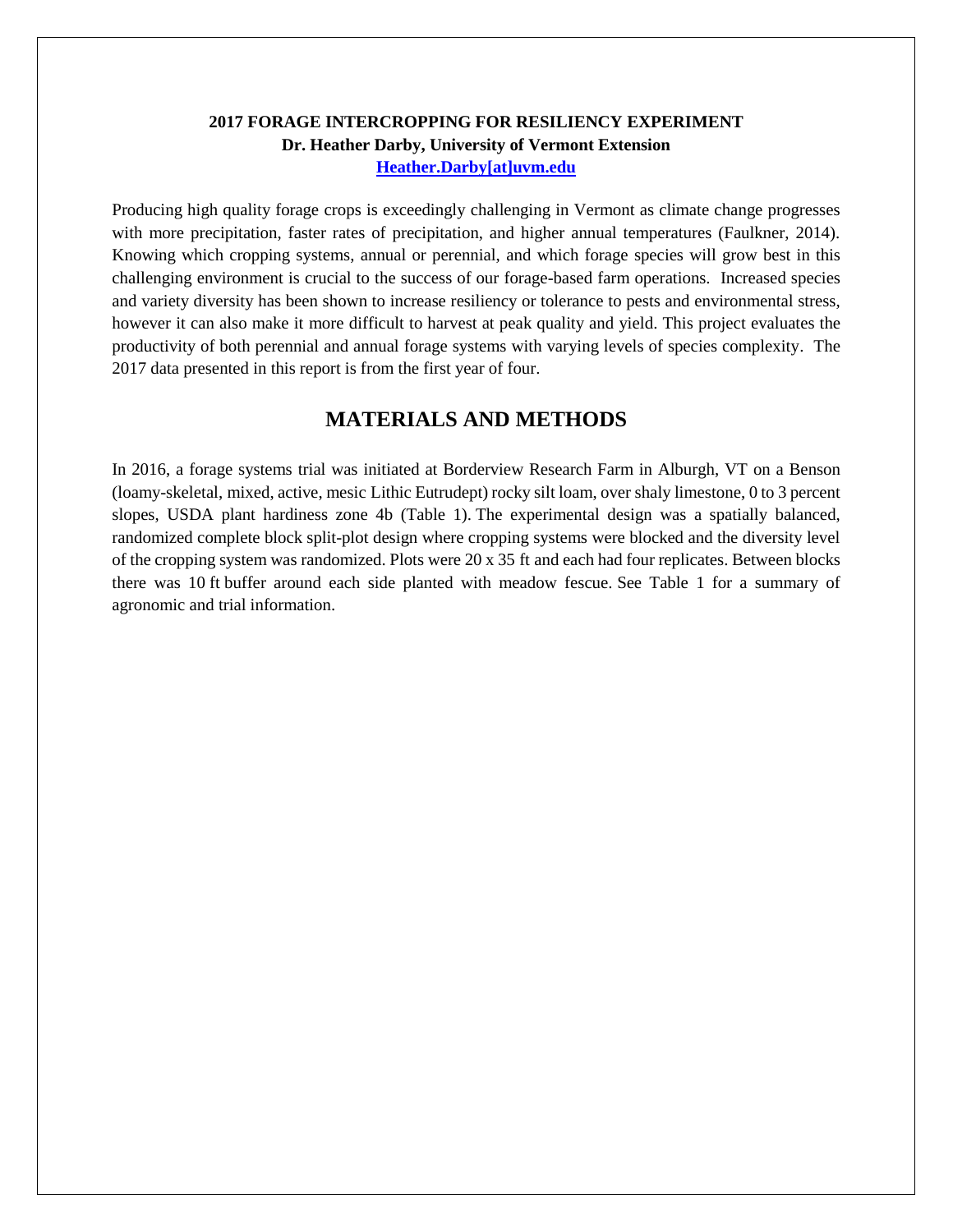| <b>Location</b>                                        | <b>Borderview Research Farm-Alburgh, VT</b>        |
|--------------------------------------------------------|----------------------------------------------------|
| Soil type                                              | Benson silt loam                                   |
| Previous crop                                          | Sunflower, no-till                                 |
| Tillage operations in 2016                             | Moldboard plow                                     |
| Tillage operations in 2017                             | Aerway                                             |
| Field operations after planting                        | Cultipack                                          |
| Plot size (ft.)                                        | 20 x 35                                            |
| Perennial planting date                                | 24-Aug 2016                                        |
| Perennial harvest date $(1st cut)$                     | 1-Jun 2017                                         |
| Perennial system fertilized                            | 8-Jun 2017                                         |
|                                                        | 140 lb/acre K with potassium sulfate (0-0-51-18)   |
| Perennial harvest date $(2nd$ cut)                     | 21-Jul 2017                                        |
| Perennial system fertilized                            | 7-Aug 2017                                         |
|                                                        | 140 lb/acre K with potassium sulfate (0-0-51-18)   |
| Perennial system legumes reseeded                      | 1-Sep 2017                                         |
| Annual planting date, cool season                      | 12-Sep 2016                                        |
| Annual harvest date, cool season                       | 27-May 2017<br>7-Jun 2017                          |
| Annual system fertilized                               | 1000 lbs/acre Krehers poultry litter (8-2-2) and   |
|                                                        | 25.5 lbs/acre K with potassium sulfate (0-0-51-18) |
| Annual planting date, warm season                      | 8-Jun 2017                                         |
| Annual harvest date, warm season (1 <sup>st</sup> cut) | 3-Aug 2017                                         |
|                                                        | 7-Aug 2017                                         |
| Annual system fertilized                               | 1000 lbs/acre Krehers poultry litter (8-2-2) and   |
|                                                        | 25.5 lbs/acre K with potassium sulfate (0-0-51-18) |
| Annual harvest date, warm season $(2nd cut)$           | 6-Sep 2017                                         |

**Table 1. Agronomic and trial information, 2017.**

The field was moldboard plowed to a depth of six inches on 1-Aug 2016 following the harvest of an oilseed sunflower crop. Prior to planting,  $3 \text{ tons } ac^{-1}$  of poultry manure, an amount meeting the phosphorous levels of the heaviest using crop, sorghum sudangrass, was broadcasted with a box spreader (Tebbes MS140) and then incorporated with a disc to a depth of four inches on 18-Aug 2016. The legumes were inoculated with a rhizobium mixture suitable for alfalfa and red clover prior to planting. Perennial crops were seeded to a depth of 0**.**25 inches on 24-Aug 2016 using a Sunflower™ 9412 grain drill with seed box attachment (Beloit, Kansas). Treatments in the perennial system were seeded 9-Sep 2017.Annual cool season forage treatments were planted to a depth of 1.5 inches on 12-Sep 2016 using the Sunflower grain drill. Before planting the annual warm season forages, plots were fertilized and tilled twice using an Aerway™ on the most aggressive setting. Warm season annual treatments were planted on 8-Jun 2017 using the same methods for the annual cool season forages. Subsequent plantings of the annual systems aligned with previous treatments, i.e. warm season Very Low treatments were planted in the Very Low cool season plots. After each planting, the field was cultipacked.

The Very Low treatments have one species, the Low treatments have four varieties of one species, the High treatments have one variety of four species, and the Very High treatments have four varieties of four species. The perennial system was planted initially in 2016 and replanted with legume in 2017 due to poor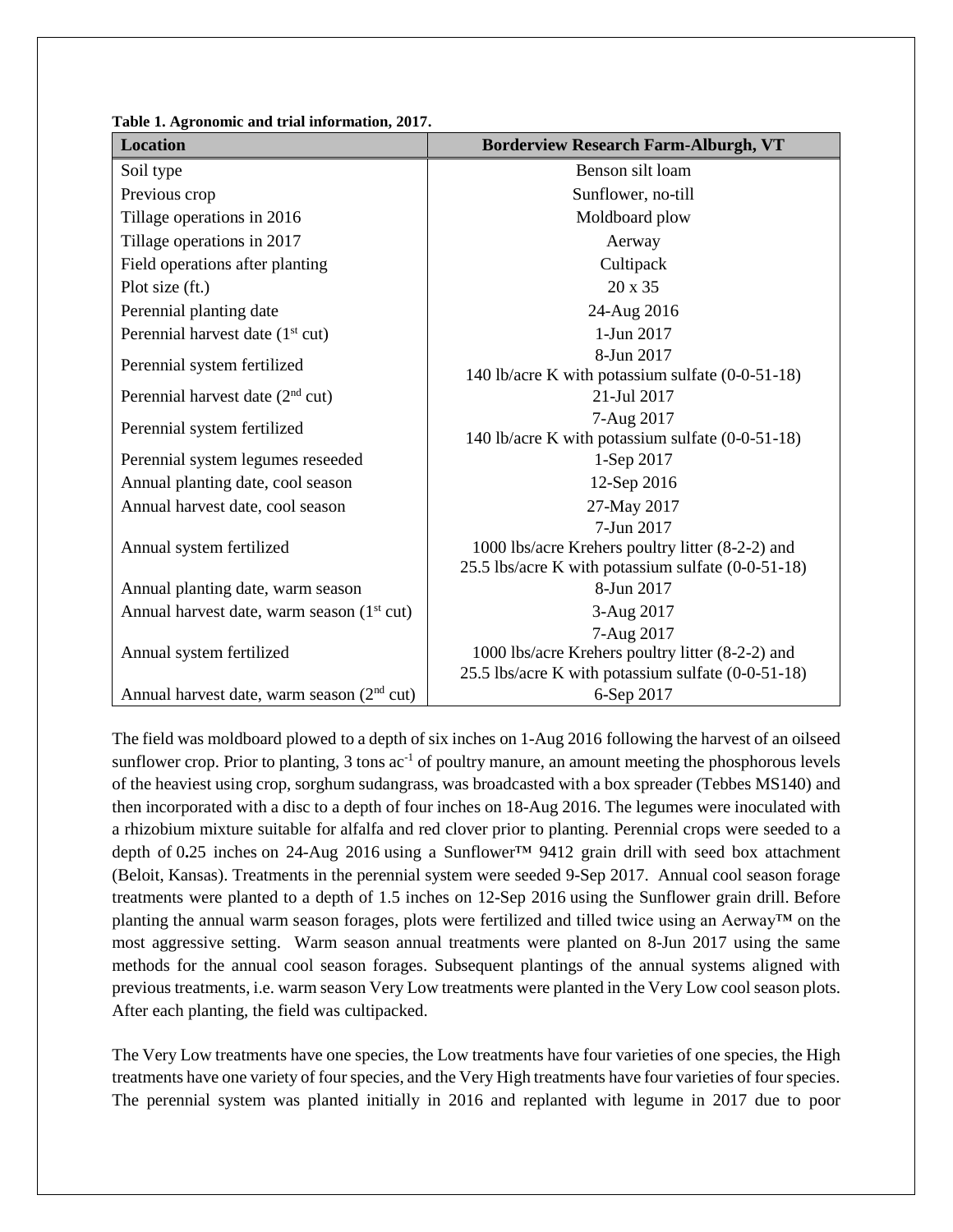establishment and disease pressure which made the plants more susceptible to pest pressure. (Table 2). The annuals system was planted with cool season grasses in 2016 and followed by warm season in 2017 (Tables 3 and Table 4, respectively).

|                                          | <b>Perennial System Treatments</b>                                                           |                                                                            |                                                                                           |                                                               |  |  |
|------------------------------------------|----------------------------------------------------------------------------------------------|----------------------------------------------------------------------------|-------------------------------------------------------------------------------------------|---------------------------------------------------------------|--|--|
| <b>Very Low</b><br>23.5 lbs acre $^{-1}$ | Low<br>23.5 lbs acre $^{-1}$                                                                 | High<br><b>Very High</b><br>17.4 lbs acre $^{-1}$<br>17.4 lbs acre $^{-1}$ |                                                                                           |                                                               |  |  |
| Alfalfa (100%)<br>Viking 370HD           | Alfalfa (25% each) Alfalfa<br>Viking 370HD<br>FSG 420LH<br><b>KF</b> Secure BR<br>Roadrunner | (34%)<br>Viking 370HD<br>Orchardgrass (34%)<br>Extend                      | Alfalfa<br>$(34\% / each)$<br>Viking 370HD<br>FSG 420LH<br><b>KF</b> Secure<br>Roadrunner | Timothy (25%/each)<br>Climax<br>Summit<br>Glacier<br>Promesse |  |  |
|                                          |                                                                                              | (25%)<br>Timothy<br>Climax<br>White Clover (7%)<br>Alice                   | Orchardgrass (34%/each)<br>Extend<br><b>Benchmark Plus</b><br>Niva<br>Intensiv            | White Clover (7%/each)<br>Alice<br>Liflex<br>Ladino<br>KopuII |  |  |

**Table 2. Perennial system treatments and seeding rates, 2017.**

**Table 3. Annual system cool season treatments and seeding rates, 2017.**

|                        | Annual system cool season treatments |                        |                        |                    |  |  |
|------------------------|--------------------------------------|------------------------|------------------------|--------------------|--|--|
| <b>Very Low</b>        | Low                                  | High                   | <b>Very High</b>       |                    |  |  |
| 211.8 lbs acre $^{-1}$ | 211.8 lbs acre $^{-1}$               | 154.1 lbs acre $^{-1}$ | 154.1 lbs acre $^{-1}$ |                    |  |  |
|                        |                                      |                        |                        |                    |  |  |
| Triticale (100%)       | Triticale (25% each) Triticale       | (34%)                  | Triticale<br>(34%)     | Red clover (3%)    |  |  |
| Trical 815             | Trical 85                            | Trical 85              | Trical 85              | <b>Mammoth</b>     |  |  |
|                        | Fridge                               |                        | Fridge                 | Freedom            |  |  |
|                        | <b>NE426GT</b>                       | Cereal rye $(34%)$     | <i>NE426GT</i>         | <i>Starfire</i>    |  |  |
|                        | Hy octane                            | Wheeler                | Hy octane              | Duration           |  |  |
|                        |                                      |                        |                        |                    |  |  |
|                        |                                      | Red clover $(3%)$      | Cereal rye $(34%)$     | Winter pea $(29%)$ |  |  |
|                        |                                      | Mammoth                | Wheeler                | Austrian           |  |  |
|                        |                                      |                        | Guardian               | Frostmaster        |  |  |
|                        |                                      | Winter pea $(29%)$     | Aroostook              | Whistler           |  |  |
|                        |                                      | Austrian               | Spooner                | Windham            |  |  |

All plots were harvested with a Carter Harvester in two passes 3x35 feet to determine dry matter yields. See Table 1 for harvest date information. Dried vegetation was ground to 1mm using a UDY Corporation cyclone mill. Forage quality was analyzed by Dairy One Forage Laboratory (Ithaca, NY) for crude protein (CP), acid detergent fiber (ADF), neutral detergent fiber (NDF).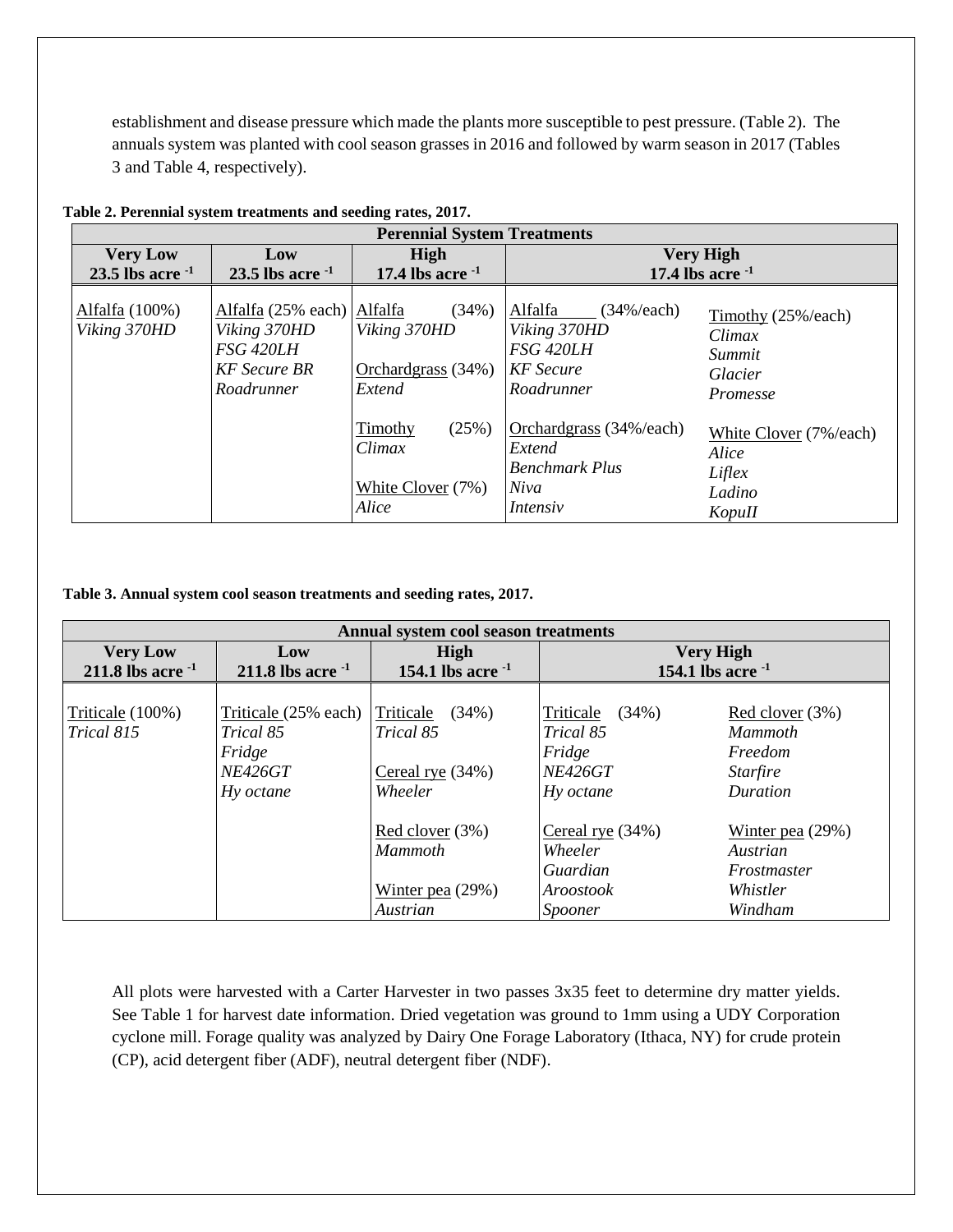| Annual system warm season treatments |                             |  |                            |            |                   |           |                       |            |
|--------------------------------------|-----------------------------|--|----------------------------|------------|-------------------|-----------|-----------------------|------------|
| <b>Very Low</b>                      | Low                         |  | High                       |            | <b>Very High</b>  |           |                       |            |
| 52.9 lbs acre $^{-1}$                | 51.1 lbs acre $^{-1}$       |  | 44.7 lbs acre $^{-1}$      |            |                   |           | 47.6 lbs acre $^{-1}$ |            |
|                                      |                             |  |                            |            |                   |           |                       |            |
| Sudangrass $(100\%)$                 | Sudangrass                  |  | Sudangrass                 | $(29.6\%)$ | Sudangrass        |           | Sorghum sudangrass    |            |
| Hayking                              | Hayking<br>$(25.9\%)$       |  | Hayking                    |            | Hayking           | $(6.9\%)$ | Greengrazer (7.7%)    |            |
|                                      | Piper<br>(18.7%)            |  |                            |            | Piper             | $(5.0\%)$ | $400 \times 38$       | $(9.2\%)$  |
|                                      | <i>SSG886</i><br>$(30.9\%)$ |  | Pearl millet               | $(21.0\%)$ | <i>SSG886</i>     | $(8.3\%)$ | AS6401                | $(9.5\%)$  |
|                                      | $(24.5\%)$<br>Promax        |  | Wonderleaf                 |            | Promax            | $(6.6\%)$ | Sweet 6               | $(10.2\%)$ |
|                                      |                             |  | Sorghum sudangrass (32.9%) |            | Pearl millet      |           | Ryegrass              |            |
|                                      |                             |  | Greengrazer                |            | Wonderleaf (5.0%) |           | Enhancer              | $(3.9\%)$  |
|                                      |                             |  |                            |            | <b>FSG315</b>     | $(5.0\%)$ | <i>Tetraprime</i>     | $(4.4\%)$  |
|                                      |                             |  | Ryegrass                   | $(16.5\%)$ | Exceed            | $(6.1\%)$ | Marshall              | $(2.7\%)$  |
|                                      |                             |  | Enhancer                   |            | <b>Trileaf</b>    | $(5.2\%)$ | Kodiak                | $(4.3\%)$  |

**Table 4. Annual system warm season treatments, 2017.**

The bulky characteristics of forage come from fiber. High fiber is negatively associated with forage feeding values since the less digestible portions of plants are contained in the fiber fraction. The detergent fiber analysis system separates forages into two parts: cell contents, which include sugars, starches, proteins, non-protein nitrogen, fats and other highly digestible compounds; and the less digestible components found in the fiber fraction. The total fiber content of forage is contained in the neutral detergent fiber (NDF). Chemically, this fraction includes cellulose, hemicellulose and lignin. Because of these chemical components and their association with the bulkiness of feeds, NDF is closely related to feed intake and rumen fill in cows. Recently, forage testing laboratories have begun to evaluate forages for NDF digestibility (NDFD). Evaluation of forages and other feedstuffs for NDFD is being conducted to aid prediction of feed energy content and animal performance. Research has demonstrated that lactating dairy cows will eat more dry matter and produce more milk when fed forages with optimum NDFD. Forages with increased NDFD will result in higher energy values and, perhaps more importantly, increased forage intakes. Forage NDFD can range from 20-80% NDF.

Yield data and stand characteristics were analyzed using mixed model analysis using the mixed procedure of SAS (SAS Institute, 1999). Replications within trials were treated as random effects, and cropping system and/or treatments within cropping systems were treated as fixed. Treatment mean comparisons were made using the Least Significant Difference (LSD) procedure when the F-test was considered significant  $(p<0.10)$ .

Variations in yield and quality can occur because of variations in genetics, soil, weather, and other growing conditions. Statistical analysis makes it possible to determine whether a difference among treatments is real or whether it might have occurred due to other variations in the field. All data was analyzed using a mixed model analysis where replicates were considered random effects. At the bottom of each table, a LSD value is presented for each variable (e.g. yield). Least Significant Differences (LSDs) at the 10% level (0.10) of probability are shown. Where the difference between two treatments within a column is equal to or greater than the LSD value at the bottom of the column, you can be sure in 9 out of 10 chances that there is a real difference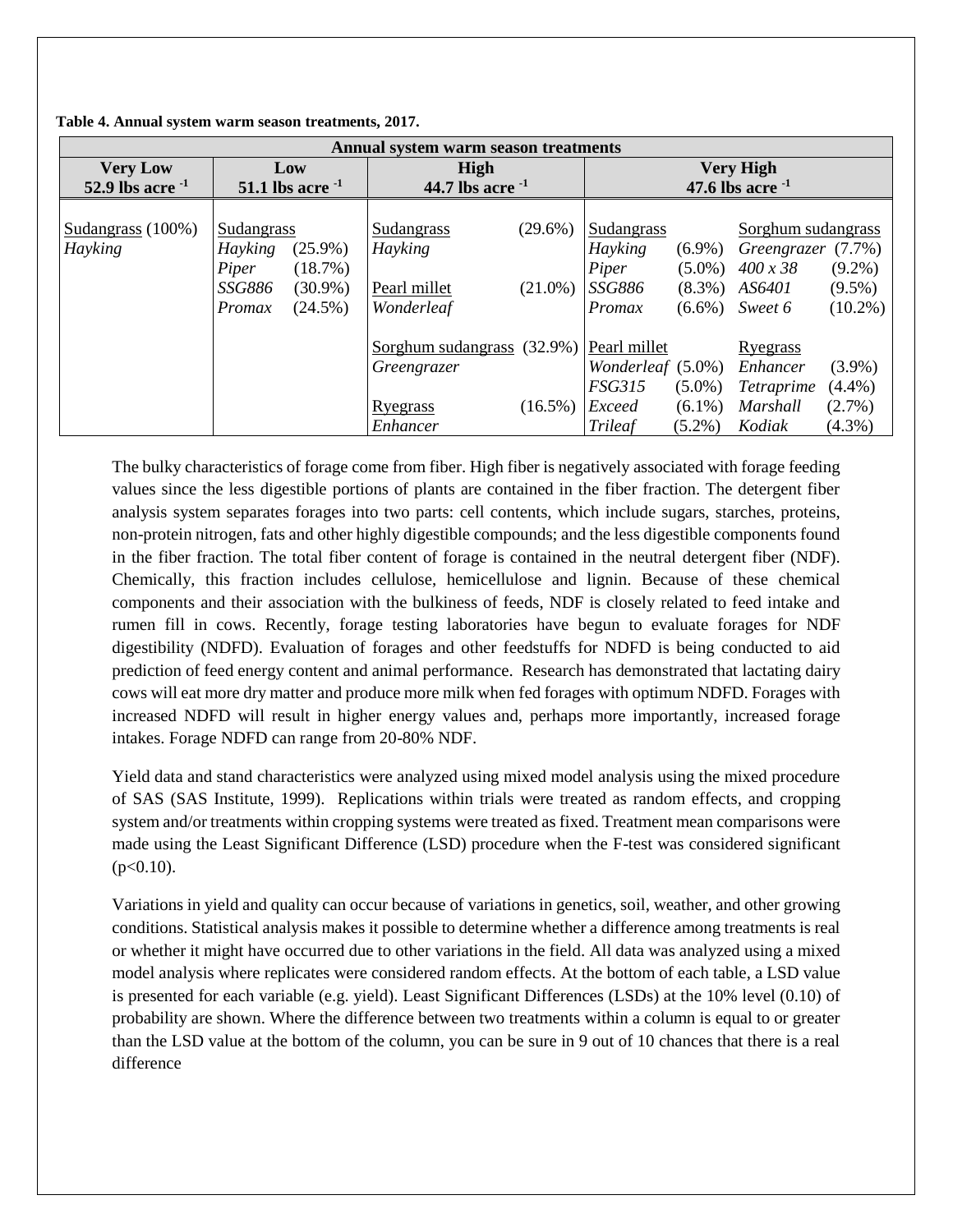between the two values. Treatments listed in bold had the top performance in a particular column;

treatments that did not perform significantly worse than the top-performer in a particular column are indicated with an asterisk. In the example, treatment A is significantly different from treatment C, but not from treatment B. The difference between A and B is equal to 400, which is less than the LSD value of 500. This means that these treatments did not differ in yield. The difference between A and C is equal to 650, which is greater than the LSD value of 500.

| <b>Variety</b> | Yield |
|----------------|-------|
| A              | 1600* |
| B              | 1200* |
| C              | 950   |
| LSD(0.10)      | 500   |

This means that the yields of these treatments were significantly different from one another.

# **RESULTS**

Weather data was recorded with a Davis Instrument Vantage Pro2 weather station, equipped with a WeatherLink data logger at Borderview Research Farm in Alburgh, VT. Table 5 shows weather data from Aug-Dec 2016 and Table 6 shows weather data from Jan-Sep 2017. From August through December 2016, there were an accumulated 2077 growing degree days (GDDs), at a base temperature of 41° F. This is 404 more than the long-term average. From January to September 2017, there were an accumulated 3902 GDDs. This is 199 more than the long-term average.

|                                              | rabic 9. svro wcathci uata ivi Anbargh, y r. |          |               |          |               |  |  |  |
|----------------------------------------------|----------------------------------------------|----------|---------------|----------|---------------|--|--|--|
| Alburgh, VT                                  | Aug- $16$                                    | $Sep-16$ | <b>Oct-16</b> | $Nov-16$ | <b>Dec-16</b> |  |  |  |
| Average temperature $({}^{\circ}F)$          | 71.5                                         | 63.6     | 50.0          | 40.0     | 26.8          |  |  |  |
| Departure from normal                        | 2.68                                         | 3.03     | 1.80          | 1.82     | 0.89          |  |  |  |
|                                              |                                              |          |               |          |               |  |  |  |
| Precipitation (inches)                       | 3.00                                         | 2.50     | 5.00          | 3.00     | 1.60          |  |  |  |
| Departure from normal                        | $-0.93$                                      | $-1.17$  | 1.39          | $-0.13$  | $-0.82$       |  |  |  |
|                                              |                                              |          |               |          |               |  |  |  |
| Growing Degree Days<br>(base $41^{\circ}F$ ) | 942                                          | 681      | 320           | 125      | 9             |  |  |  |
| Departure from normal                        | 80                                           | 93       | 97            | 125      | 9             |  |  |  |

**Table 5. 2016 weather data for Alburgh, VT.**

Based on weather data from a Davis Instruments Vantage Pro2 with WeatherLink data logger. Historical averages are for 30 years of NOAA data (1981-2010) from Burlington, VT.

**Table 6. 2017 weather data for Alburgh, VT.**

| Alburgh, VT                                  | $Jan-17$ | <b>Feb-17</b> | $Mar-17$ | $Apr-17$ | $May-17$ | $Jun-17$ | $Jul-17$ | <b>Aug-17</b> | <b>Sep-17</b> |
|----------------------------------------------|----------|---------------|----------|----------|----------|----------|----------|---------------|---------------|
| Average temperature $(^{\circ}F)$            | 27.0     | 27.0          | 25.1     | 47.2     | 55.7     | 65.4     | 68.7     | 67.7          | 64.4          |
| Departure from normal                        | 8.23     | 5.47          | $-6.05$  | 2.37     | $-0.75$  | $-0.39$  | $-1.90$  | $-1.07$       | 3.76          |
|                                              |          |               |          |          |          |          |          |               |               |
| Precipitation (inches)                       | 1.00     | 1.50          | 1.60     | 5.20     | 4.10     | 5.60     | 4.90     | 5.50          | 1.80          |
| Departure from normal                        | $-1.05$  | $-0.29$       | $-0.63$  | 2.40     | 0.68     | 1.95     | 0.73     | 1.63          | $-1.80$       |
|                                              |          |               |          |          |          |          |          |               |               |
| Growing Degree Days<br>(base $41^{\circ}F$ ) | 9        | 42            | 27       | 247      | 463      | 727      | 859      | 829           | 699           |
| Departure from normal                        | 9        | 42            | 27       | 133      | $-14$    | $-17$    | $-59$    | $-33$         | 111           |

Based on weather data from a Davis Instruments Vantage Pro2 with WeatherLink data logger.

Historical averages are for 30 years of NOAA data (1981-2010) from Burlington, VT.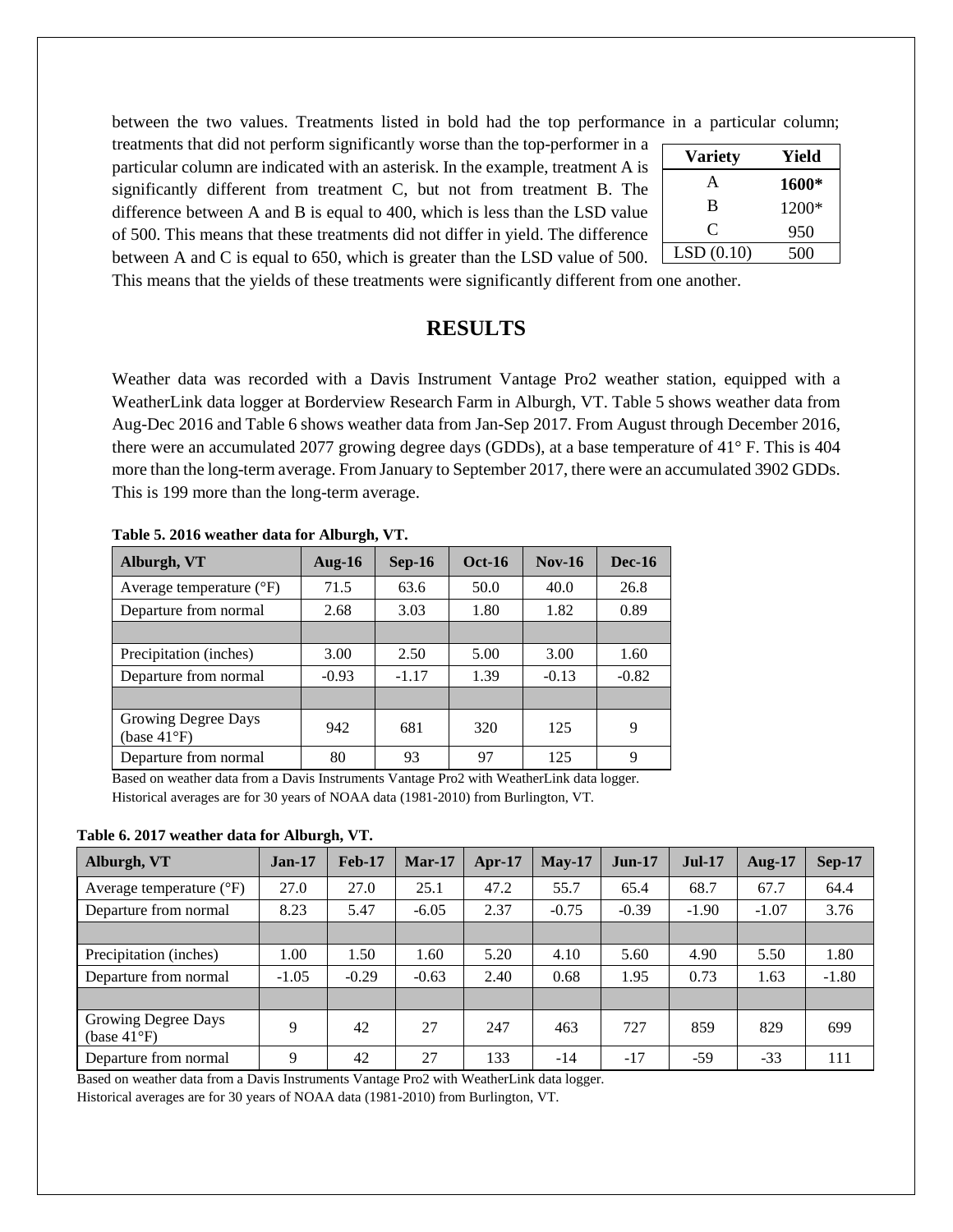At the time of planting and through the end of 2016, temperatures were slightly above normal and with 1.66 inches of rain less than usual, it was also drier. Overall, January through March 2017 was warmer and drier than typical. The spring (April) of 2017 was warmer (higher temperatures and GDDs) and wetter than usual. Coming out of a relatively dry winter, these conditions were welcomed by the cool season annual forage crop. However, the 2017 summer trends (May-Aug) were cooler and wetter than usual. This stunted growth and increased susceptibility to disease and pest pressure of the forage crops. In September 2017, the weather turned warm and dry again which allowed for an extended harvest of the warm season annuals. The effects of the poor summer conditions were particularly noticeable in the perennial system. The forage was only harvested twice in order to allow the perennials ample recovery time prior to winter. The perennial system rebounded in the unusually warm fall weather. Had the fall growing conditions been known, a third cut may have been taken.

### Perennial System

#### *Harvest x Treatment Interactions*

The treatments in the perennial system were harvested twice over the season. There was a significant interaction between harvests and treatments  $(p=0.0663)$ . The High and Very High treatments always yielded higher than the Low and Very Low This means that the treatments responded differently to harvest timing. Overall, the yield of the first cut from Very Low treatment was higher than that of the Low treatment yield, but at the second cut and opposite trend was observed where the Low treatment yield was higher than the Very Low treatment (Figure 1). These results indicate that in a perennial forage system, stands with multiple varieties may be more resistant than forage with only one variety especially in the presence of adverse weather conditions and pest pressure. This is to be expected as different varieties have different characteristics that can compensate for other varieties. For example, one of the three alfalfa varieties was disease resistant and one was tolerant to potato leafhopper (Image 1).



**Figure 1. Perennial forage system harvest by treatment interacts (p=0.0663).**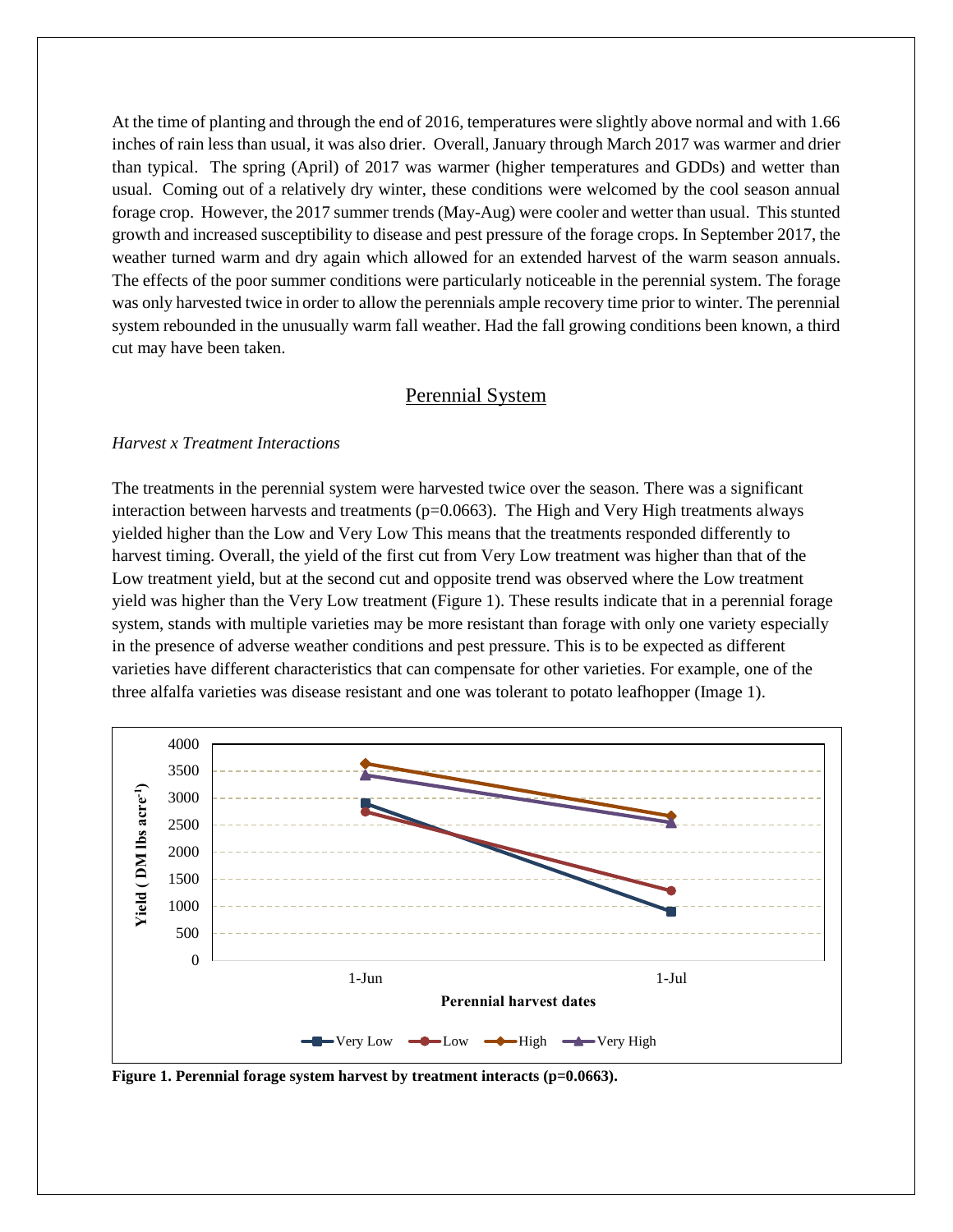

**Image 1. Potato leaf hopper resistant alfalfa cultivar shown on left. Non-resistant cultivar shown on right. Picture taken 21-Jul.**

#### *Effect of Harvest Date*

There was a significant difference between 1<sup>st</sup> and  $2<sup>nd</sup>$  cut yields (p<0.001). Forage quality was higher in the  $1<sup>st</sup>$  cut (higher crude protein and lower NDF). The average  $1<sup>st</sup>$  cut (3180 lbs acre<sup>-1</sup>) in the perennial systems was 1327 lb acre<sup>-1</sup> higher than the  $2<sup>nd</sup>$  cut (1854 lbs acre<sup>-1</sup>). Overall, weather conditions were poor leading to disease and pest outbreaks in the perennial forages. Most of the pest damage occurred following the first harvest.

## *Effect of Treatments*

There were significant differences in yield and quality among the perennial forage system treatments (Figure 2 and Table 7). Yields were as follows: Very Low < Low < Very High < High. The High and Very High treatments yielded significantly more than the Low and Very Low treatments.



**Figure 2. Perennial forage system yield by treatment.**

**Treatments that share a letter were not significantly different from one another (p=0.010).**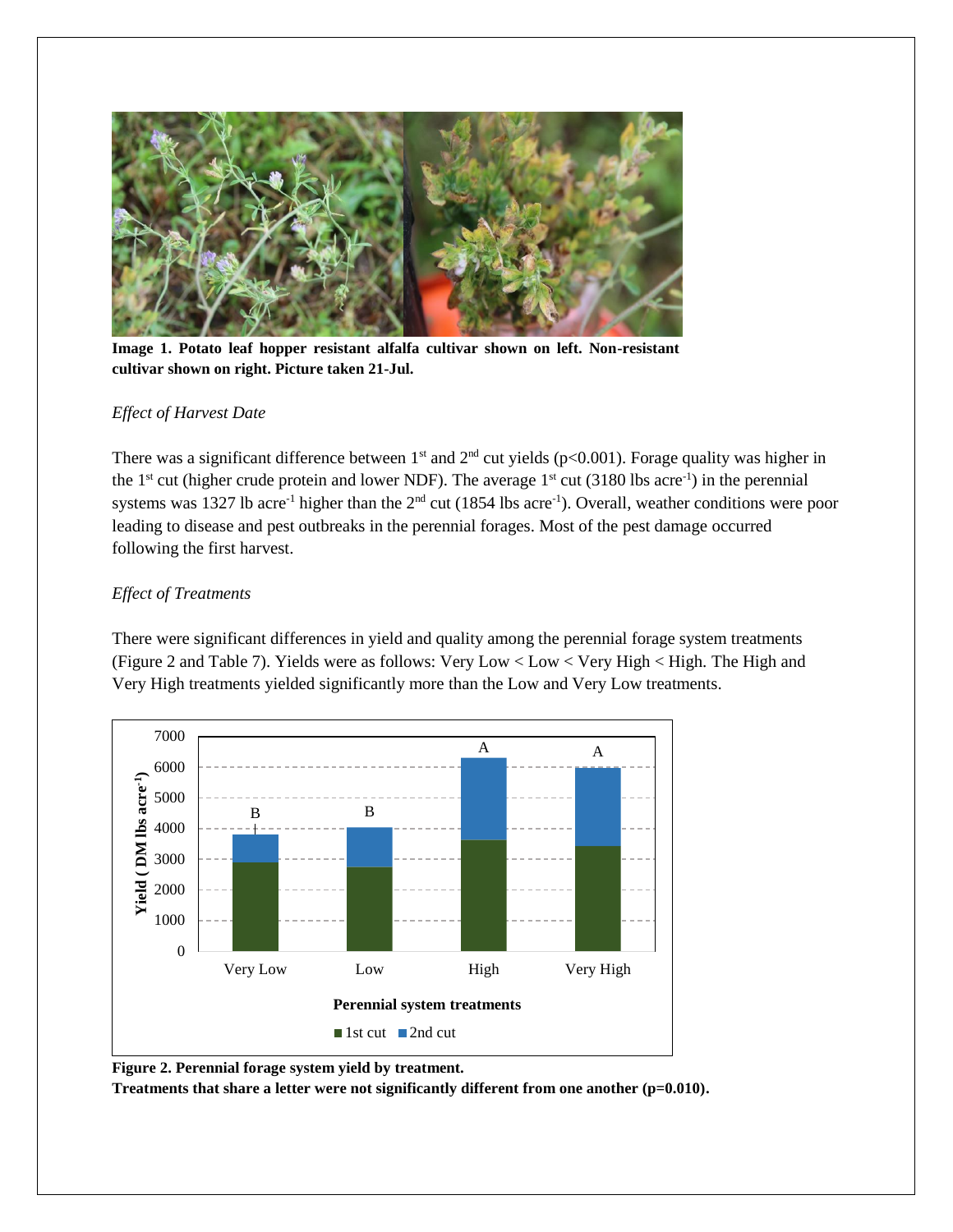Overall, the Low and Very Low treatments had the highest quality. This high protein content in the Low and Very Low treatments is likely due to the dominance of alfalfa in these treatments (Table 7). The lower diversity treatments had lower fiber concentrations. The High and Very High treatments had the highest yields. This is indicative of the challenges presented in balancing yield with quality as diversity in forages increases.

| <b>Treatment</b> | Dry matter               | Dry    | Crude   |            |            |
|------------------|--------------------------|--------|---------|------------|------------|
|                  | yield                    | matter | protein | <b>ADF</b> | <b>NDF</b> |
|                  | $lbs$ acre <sup>-1</sup> | $\%$   |         | -% of DM-  |            |
| Very Low         | 1904                     | 20.1   | $18.9*$ | 33.0       | 43.0       |
| Low              | 2021                     | 19.4   | 19.0    | $33.2*$    | $43.2*$    |
| High             | 3155                     | 22.8   | 15.8    | 35.6       | 53.9       |
| Very High        | 2989*                    | 21.1   | 14.4    | 37.4       | 57.2       |
| LSD $(p = 0.10)$ | 377                      | 1.35   | 0.90    | 1.60       | 2.60       |
| Trial mean       | 2517                     | 20.9   | 17.0    | 34.8       | 49.3       |

#### **Table 7. Perennial system yield and forage quality by treatment.**

Treatments indicated with an asterisk\* performed similarly to the top performer in **bold.**

## Annual System

#### *Cool Season Treatments*

Although there were no significant differences in yield of annual cool season treatments, it is worth noting that, like the perennial system, the High treatment had the highest yield (Table 8). There were some significant differences between treatments in forage quality. The Low and Very Low treatments had the best forage quality. In particular, the Very Low treatment had the lowest fiber concentrations. This may indicate a timelier harvest of the single variety/species of triticale in the Very Low treatment. In other treatments, multiple species and varieties may lead to differences in maturity at harvest and compromise quality. It should also be noted that clover and peas were nearly nonexistent by the time treatments were harvested. The cereal grains may have outcompeted these legumes or they may have not survived the winter.

#### **Table 8. Cool season annual system yield and forage quality by treatment.**

| <b>Treatment</b> | Dry matter<br>yield      | <b>Dry</b><br>matter | <b>Crude</b><br>protein | <b>ADF</b> | <b>NDF</b> |
|------------------|--------------------------|----------------------|-------------------------|------------|------------|
|                  | $lbs$ acre <sup>-1</sup> | $\%$                 |                         | -% of DM-  |            |
| Very Low         | 5605                     | 17.1                 | $17.0*$                 | 28.4       | 43.5       |
| Low              | 5346                     | 16.6                 | 17.3                    | 29.2       | 46.6       |
| High             | 6148                     | 16.3                 | 15.9                    | 32.7       | 51.0       |
| Very High        | 5618                     | 17.1                 | 15.0                    | 35.7       | 54.1       |
| LSD $(p = 0.10)$ | <b>NS</b>                | <b>NS</b>            | 1.30                    | 0.80       | 1.60       |
| Trial mean       | 5680                     | 16.8                 | 16.3                    | 31.5       | 48.8       |

Treatments indicated with an asterisk\* performed similarly to the top performer in **bold.** NS- No significant difference.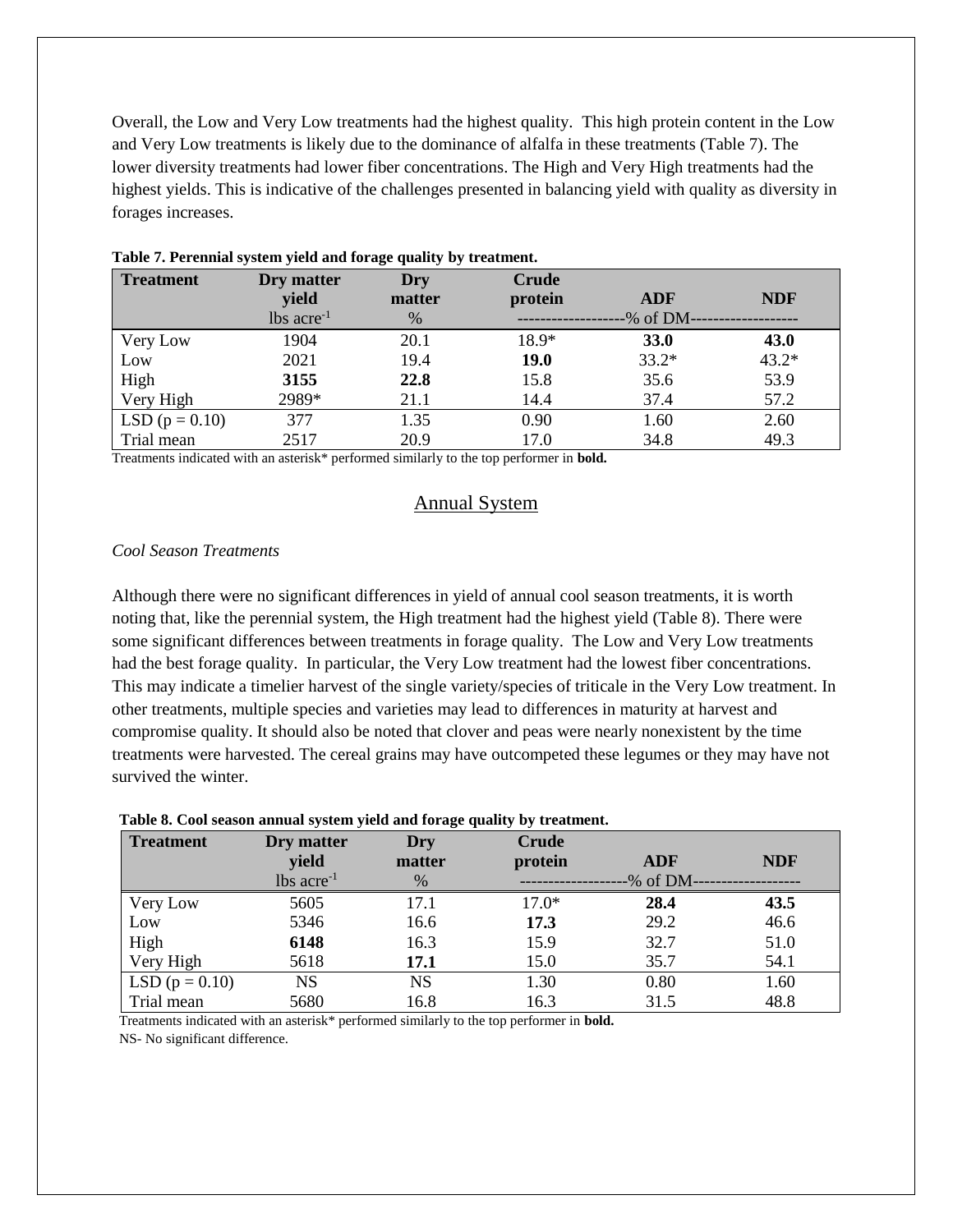#### *Warm Season Treatments*

Although there were no significant differences in yield, there was some significant difference in quality of warm season annual treatments. It is worth noting the High treatment had the lowest fiber concentrations (Table 9). There was a statistical difference between the first and second cut yield and forage quality of the warm season forages (Table 10). The average  $1<sup>st</sup>$  cut of the warm season annual forages systems was 1116 lb ac<sup>-1</sup> higher than the  $2<sup>nd</sup>$  cut. However, the forage quality of the  $2<sup>nd</sup>$  cut was better than the  $1<sup>st</sup>$  cut. The greater forage quality of the  $2<sup>nd</sup>$  cut may be due to greater mineralization of fertilizer due to warmer temperatures and greater uptake potential from an already established plant and root system.

| <b>Treatment</b> | Dry matter               | Dry       | <b>Crude</b> |                 |            |
|------------------|--------------------------|-----------|--------------|-----------------|------------|
|                  | yield                    | matter    | protein      | <b>ADF</b>      | <b>NDF</b> |
|                  | $lbs$ acre <sup>-1</sup> | $\%$      |              | $-$ % of DM $-$ |            |
| Very Low         | 3147                     | 16.4      | 15.1         | 31.2            | $55.4*$    |
| Low              | 3189                     | 17.0      | 14.5         | 31.6            | 56.4       |
| High             | 3470                     | 17.8      | 15.8         | 30.             | 54.1       |
| Very High        | 3304                     | 16.1      | 15.3         | 31.2            | 55.2*      |
| LSD $(p = 0.10)$ | <b>NS</b>                | <b>NS</b> | <b>NS</b>    | 0.88            | 1.2        |
| Trial mean       | 3277.3                   | 16.8      | 15.2         | 31.0            | 55.2       |

**Table 9. Warm season annual system yield and forage quality by treatment.**

Treatments indicated with an asterisk\* performed similarly to the top performer in **bold.**

NS- No significant difference.

#### **Table 10. Warm season annual system by cut.**

| <b>Harvest</b>     | Dry matter               | Dry    | Crude   |            |            |
|--------------------|--------------------------|--------|---------|------------|------------|
|                    | yield                    | matter | protein | <b>ADF</b> | <b>NDF</b> |
|                    | $lbs$ acre <sup>-1</sup> | $\%$   |         | -% of DM-  |            |
| $1st$ Cut          | 3835                     | 16.1   | 12.7    | 34.1       | 59.8       |
| $2nd$ Cut          | 2719                     | 17.5   | 17.7    | 28.0       | 50.7       |
| LSD ( $p = 0.10$ ) | 289                      | 0.87   | 0.61    | 0.62       | 0.83       |
| Trial mean         | 5680                     | 16.8   | 16.3    | 31.5       | 48.8       |

Treatments in **bold** indicate the top performer.

## Systems Yield Summary

#### *Systems Treatment Interactions*

When yields of treatments are examined across both perennial and annual forage systems, there was a significant difference among treatments (p=0.002) (Table 11). This data suggests that regardless of perennial or annual system, increased species diversity produces higher yields than single species. In 2017, there was a significant difference between systems. The annual system produced an average 7200 lbs ac<sup>-1</sup> more than the perennial system. This gap may have narrowed if we were able to harvest a  $3<sup>rd</sup>$  cut of the perennial system.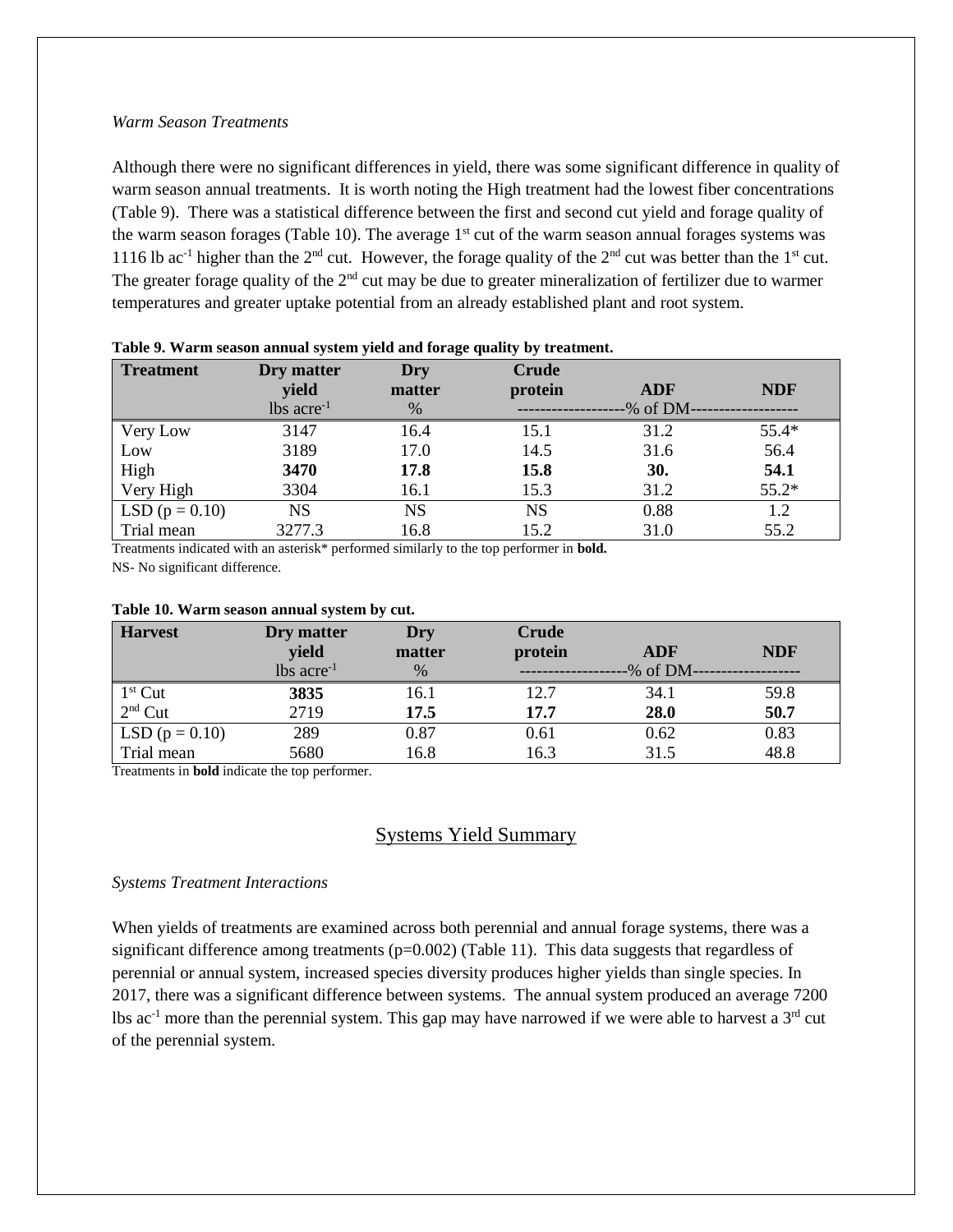| <b>Treatment</b>   | Dry matter yield         |
|--------------------|--------------------------|
|                    | $lbs$ acre <sup>-1</sup> |
| Very Low           | 7854                     |
| Low                | 7883                     |
| High               | 9698                     |
| Very High          | 9101*                    |
| LSD ( $p = 0.10$ ) | 690                      |
| Trial mean         | 8634                     |

| Table 11. Average summed yields by treatment, irrespective of system. |  |  |  |
|-----------------------------------------------------------------------|--|--|--|
|                                                                       |  |  |  |

Treatments indicated with an asterisk\* performed similarly to the top performer in **bold.**

#### *Systems Treatment Yields*

Figure 3 illustrates total yield across the entire growing season from each treatment within a system. Within the perennial system, the High and Very High treatment produced the most yield. The annual system did not differ in yield among the treatments (Table 12). This may partially be attributed to loss of species diversity from winter killed legumes.

|  | Table 12. Treatment yields by cropping system. |  |  |
|--|------------------------------------------------|--|--|
|  |                                                |  |  |

| <b>Treatment</b>   | Dry matter yield |           |  |  |
|--------------------|------------------|-----------|--|--|
|                    | Perennial        | Annual    |  |  |
| Very Low           | 3808             | 11899     |  |  |
| Low                | 4041             | 11724     |  |  |
| High               | 6310             | 13087     |  |  |
| Very High          | 5977*            | 12226     |  |  |
| LSD ( $p = 0.10$ ) | 836              | <b>NS</b> |  |  |
| Trial mean         | 5034             | 12234     |  |  |

Treatments indicated with an asterisk\* performed similarly to the top performer in **bold.** NS- No significant difference.



**Figure 3. Total yield of treatments across the entire growing season by system (annual or perennial).** *Within a system, treatments that share a letter were not significantly different from one another (p=0.010).*